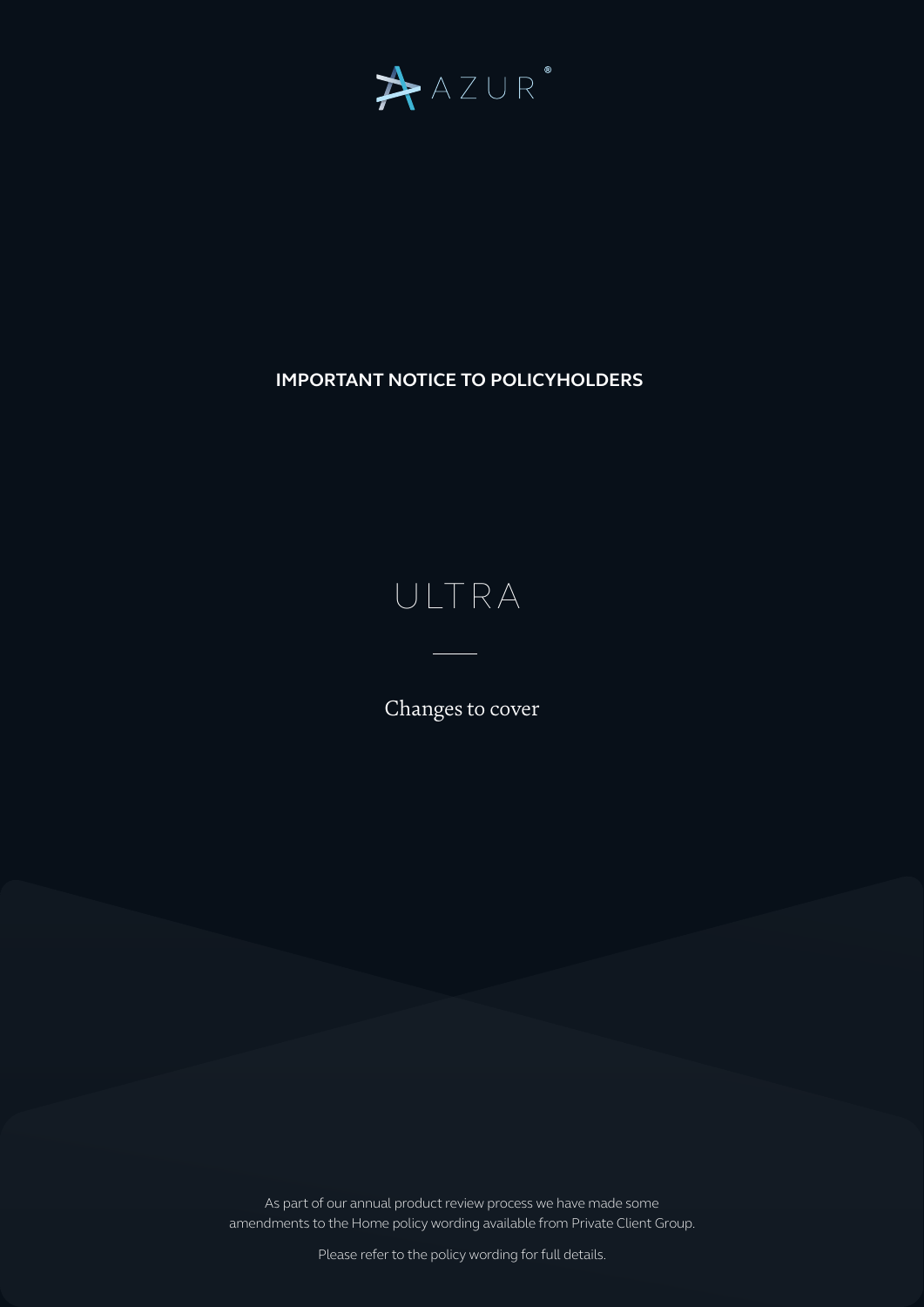## Summary of changes to Home cover

| Change                                                                                                                                                                                                                    | <b>Section</b>                                                                               | Why are we making this change                                                                                |
|---------------------------------------------------------------------------------------------------------------------------------------------------------------------------------------------------------------------------|----------------------------------------------------------------------------------------------|--------------------------------------------------------------------------------------------------------------|
| Remove reference to DAS Law Limited                                                                                                                                                                                       | <b>Policy Provisions</b>                                                                     | DAS no longer using DAS Law Limited<br>on this product                                                       |
| Definition of 'You, your and yours' does<br>not apply to Section VII Family Plus<br>Legal Expenses                                                                                                                        | Part I - Definitions                                                                         | Clarification that the definition under<br>Section VII takes precedent                                       |
| Change of telephone number for<br>Family Plus Legal Expenses claims                                                                                                                                                       | Part II - Making a Claim                                                                     | Update                                                                                                       |
| Reference to DAS Law Limited<br>removed                                                                                                                                                                                   | Part VII - Family Legal Expenses                                                             | DAS no longer use DAS Law limited<br>for legal advise services                                               |
| New definition of 'You/Your'                                                                                                                                                                                              | Part VII - Family Legal Expenses,<br>A. Special Definitions in Part VII                      | Clarification that the definition under<br>Section VII takes precedent over the<br>main definition in Part I |
| Add that the cover for Planning<br>applications refusal appeals is still<br>limited to £5,000 for all claims<br>resulting from one or more event<br>arising at the same time or from the<br>same originating cause        | Part VII - Family Legal Expenses,<br><b>B.</b> Basis of Cover                                | Clarification                                                                                                |
| Removing exclusion for any claim<br>arising from or relating to any Transfer<br>of Undertakings (Protections of<br>Employment) Regulations 2006 or the<br>Transfer of Employment (Pension<br>Protection) Regulations 2005 | Part VII - Family Legal Expenses,<br>C. Insured Incidents, 1. Employment<br>Disputes         | No longer relevant                                                                                           |
| Reducing the minimum amount under<br>dispute to £100                                                                                                                                                                      | Part VII - Family Legal Expenses,<br>C. Insured Incidents, 2. Contract<br>Disputes           | Updated cover                                                                                                |
| Buying and selling your home added<br>to cover                                                                                                                                                                            | Part VII - Family Legal Expenses,<br>C. Insured Incidents, 2. Contract<br>Disputes           | Updated cover                                                                                                |
| Reducing the minimum amount under<br>dispute to £100                                                                                                                                                                      | Part VII - Family Legal Expenses,<br>C. Insured Incidents, 5. Property<br>protection         | Updated cover                                                                                                |
| Remove limit of indemnity of £5,000                                                                                                                                                                                       | Part VII - Family Legal Expenses,<br>C. Insured Incidents, 9. Education<br>admisions appeals | Updated cover                                                                                                |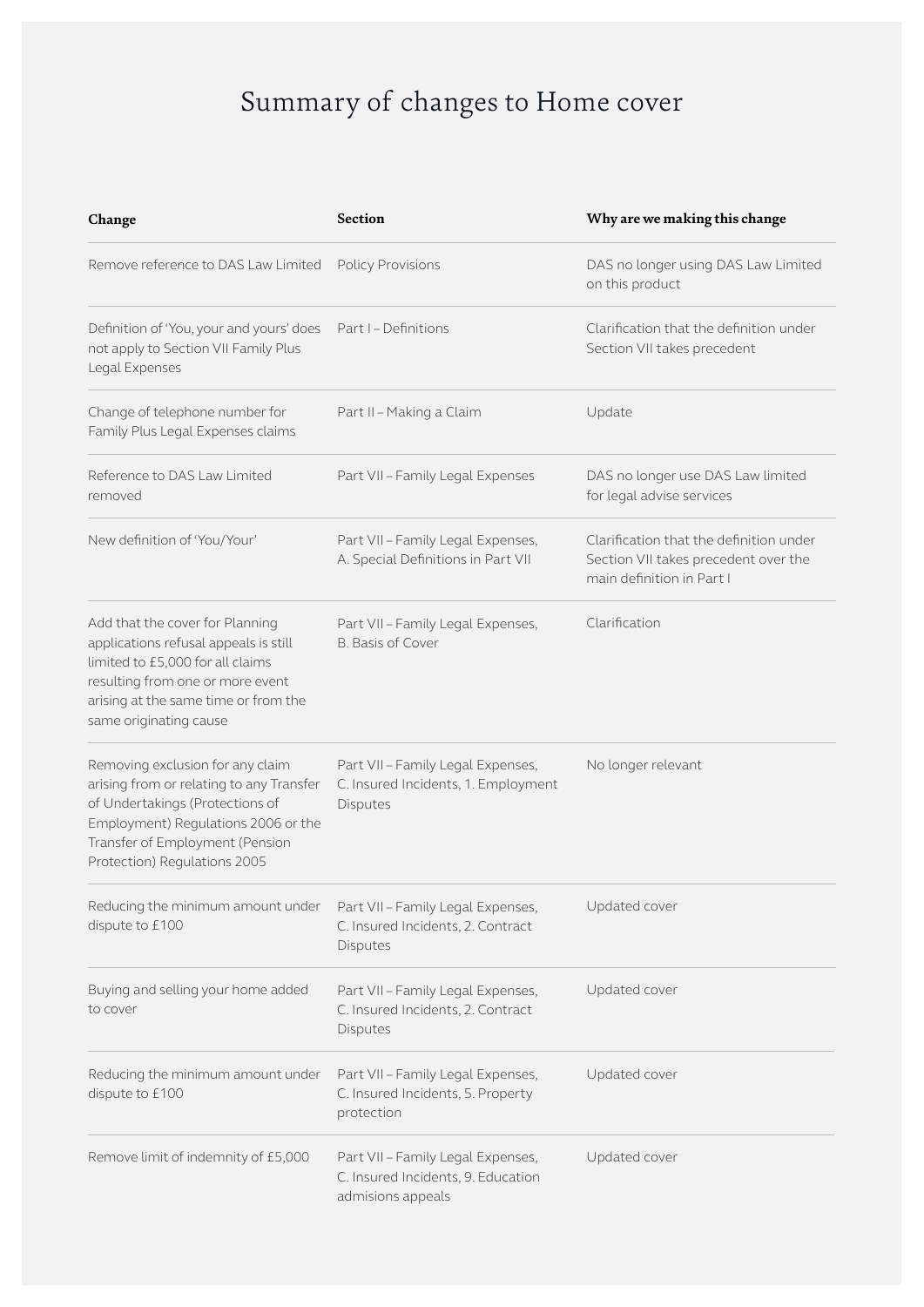## Summary of changes to Home cover

| Change                                                                 | <b>Section</b>                                                                            | Why are we making this change |
|------------------------------------------------------------------------|-------------------------------------------------------------------------------------------|-------------------------------|
| Online law guide and document<br>drafting replaced with 'Householdlaw' | Part VII - Family Legal Expenses,<br>D. Helpline and DAS Householdlaw,<br>6. Householdlaw | Upgraded cover                |
| Updated wording for Arbitration                                        | Part VII - Family Legal Expenses,<br>F. Conditions, 8. Arbitration                        | Clarification                 |
| Updated wording for Data protection                                    | Part VII - Family Legal Expenses,<br><b>G Data Protection</b>                             | Updated wording               |
| New definition for 'Contaminant'                                       | Part IX - Personal Cyber Cover,<br>A. Special Definitions in Part IX                      | New definition                |
| New definition for 'Pollutants'                                        | Part IX - Personal Cyber Cover,<br>A. Special Definitions in Part IX                      | New definition                |
| New definition for 'Waste'                                             | Part IX - Personal Cyber Cover,<br>A. Special Definitions in Part IX                      | New definition                |
| New exclusion for Bodily Injury claims<br>under Cyber                  | Part IX - Personal Cyber Cover,<br>E. Exclusions, 2. Bodily Injury                        | New exclusion                 |
| New exclusion for Pollution and<br>contamination claims under Cyber    | Part IX - Personal Cyber Cover,<br>E. Exclusions, 13. Pollution and<br>Contamination      | New exclusion                 |
| New exclusion for Property claims<br>under Cyber                       | Part IX - Personal Cyber Cover,<br>E. Exclusions, 14. Property                            | New exclusion                 |
| Remove Exclusion for Wear and Tear                                     | Part IX - Personal Cyber Cover,<br>E. Exclusions                                          | No longer relevant            |